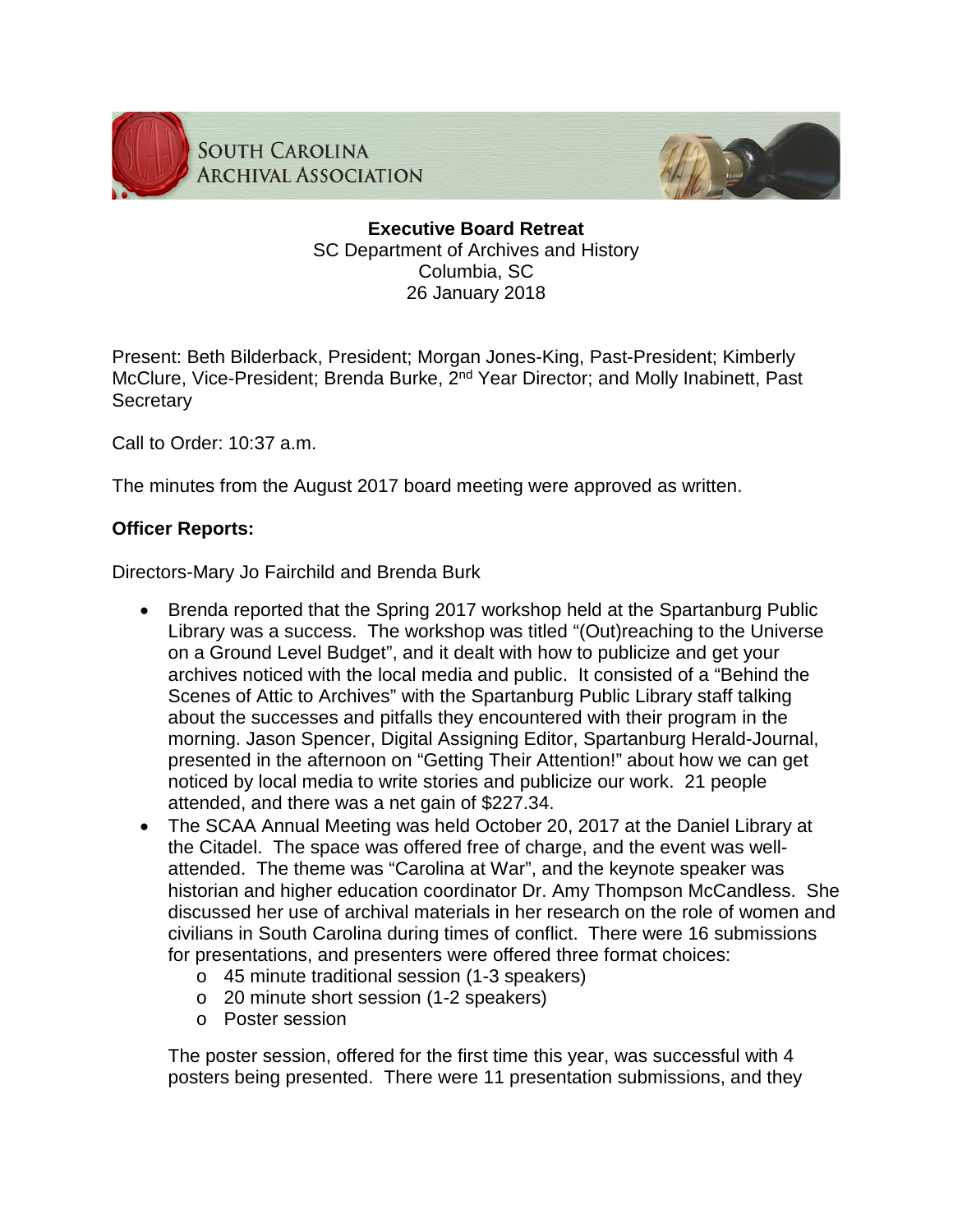were all accepted. There were 41 registered attendees, and there was a net gain of \$443.20.

• Brenda thanked directors Katie Womble, who served as director for the first part of 2017, and Mary Jo Fairchild, who served for the second half, for showing her the ropes. She is looking forward to serving as  $2<sup>nd</sup>$  year director in 2018.

Membership-Ann Merryman

- SCAA has 88 active members, 5 non-member attendees at 2017 events, and 19 expired members that are being contacted for renewals.
- Ann has done a lot of work in 2017 to update and improve membership tracking and workflows on the SCAA Google Drive, so all board members can access it. Memberships are continuing to expire after a year, not with the calendar year. Ann has been sending out pdf letters, successfully notifying members of their upcoming renewals.

Treasurer-Morgan Jones-King, acting Treasurer

- Morgan updated the treasurer's report from the 2017 annual meeting to account for the cost of the meeting, which was \$1,176.80. So far for 2018, we have gotten \$50 from an institutional membership payment.
- SCAA is down less than \$1,000 for the year, with the loss to fraud but making a profit on all SCAA events for the year. SCAA did not give out the Hart endowment in 2017 because there were no applicants.
- The Hart Endowment CD and the other CD are both going to mature in 2018.
- Morgan created a Treasurer folder in the Google Drive. There are reports, instructions, and a to-do list for the future Treasurer. She will add instructions about the CDs maturation.
- 2018 budget approved:
	- o Income: \$4,250.00
		- $\bullet$  \$1,000 from dues
		- \$1,500 Spring Workshop
		- **\$1,500 Fall Meeting**
		- **550** in donations
		- **5200 Summer Social**
	- o Expenses: \$3,825.00
		- \$1,100 Spring Workshop
		- **51,500 Fall Meeting**
		- **S300 Advocacy**
		- **S200 Administrative**
		- **5500 Hart Endowment**
		- \$225 Awards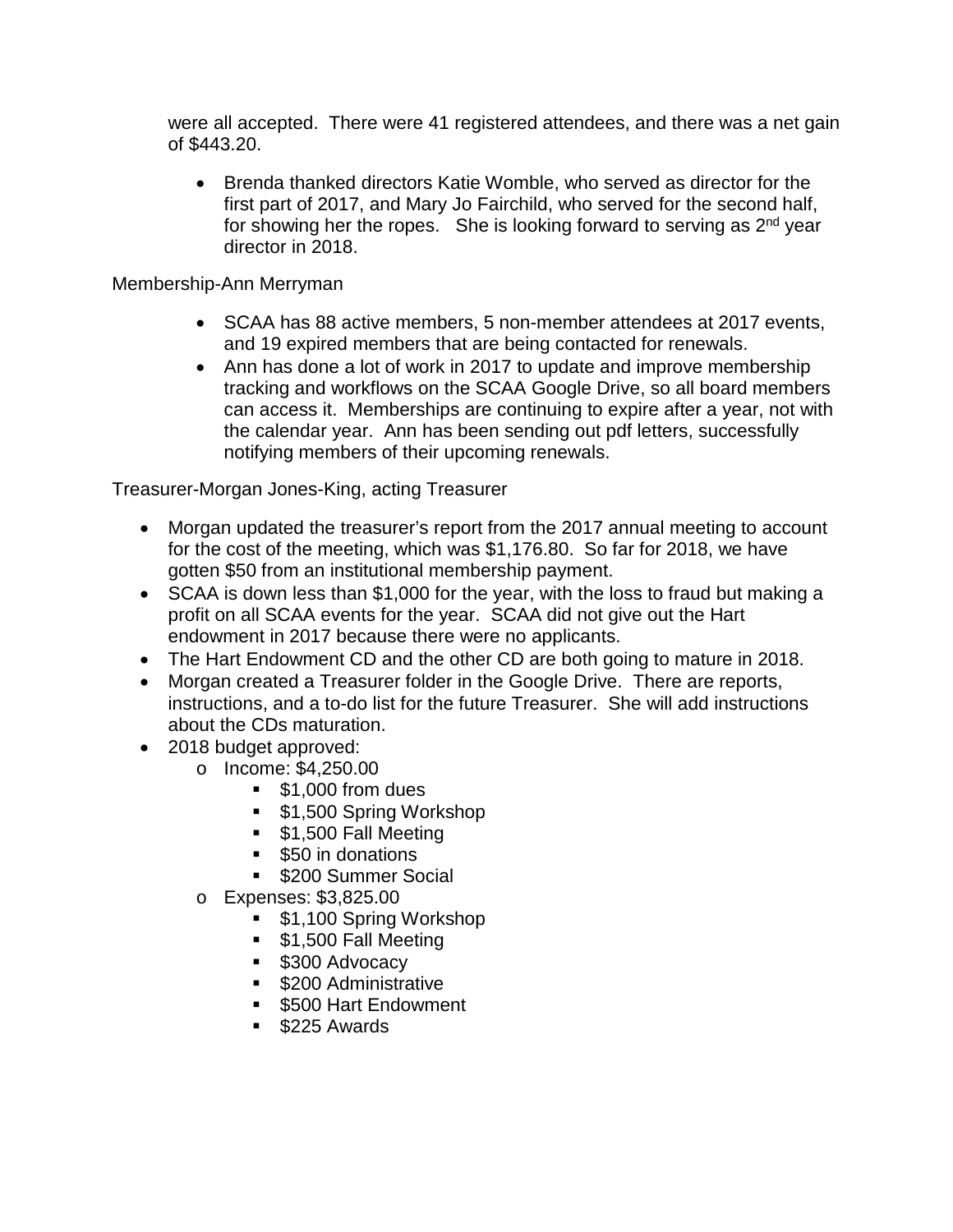Past President's Report-Morgan Jones-King

- Morgan reported on the success of 2017 programming, including the spring workshop in Spartanburg and the annual meeting in Charleston.
- She reported an extensive officer transition in the treasurer position in 2017, including 3 replacements. This led to an awareness of the need for more clearly delineated rules for the treasurer post to avoid error. SCAA is still in a very good financial position.
- She also oversaw the transition from the newsletter to the blog on the SCAA website. It was launched in February 2017 with the president's corner post and featured 14 blog post over 11 months on a wide variety of topics. The 2017 blog editor, Bryan Brown, has moved to Pittsburgh, and the position is open.
- 2017 saw the goal of updating SCAA communication with members through the formation of the blog and social media. We also were able to acquire an archives month proclamation from Governor McMaster for October. Other continuing goals for 2018 include connecting SCAA members interested in taking the ACA exam, which is being offered in Columbia in August 2018, and updating a statewide index of archives and collection strengths. Morgan will send out an informal email with a google form inviting members to send in their institutional information. It may be necessary to form a committee to reach out to people in their area who may need to be included in the index.
- Morgan thanked the board and looks forward to helping with these projects as requested.

# **Old Business**:

Index of Archives and collecting areas across the state

- Morgan will send out an informal email with a google form inviting members to send in their institutional information. It may be necessary to form a committee to reach out to people in their area who may need to be included in the index.
- This could be a pdf put on the SCAA website that people can search.
- It would be great to do some outreach to institutions that are not currently involved with SCAA that have archival programs.
- These efforts may also help with increase membership.

### Certified Archivist Exam

- SCAA could reach out to the membership to see who is interested in taking the exam and try to put those members in touch with other so they can prepare with people in their area.
- Molly will send out an email to the membership explaining this and delineating what is required for the application and important dates to keep in mind.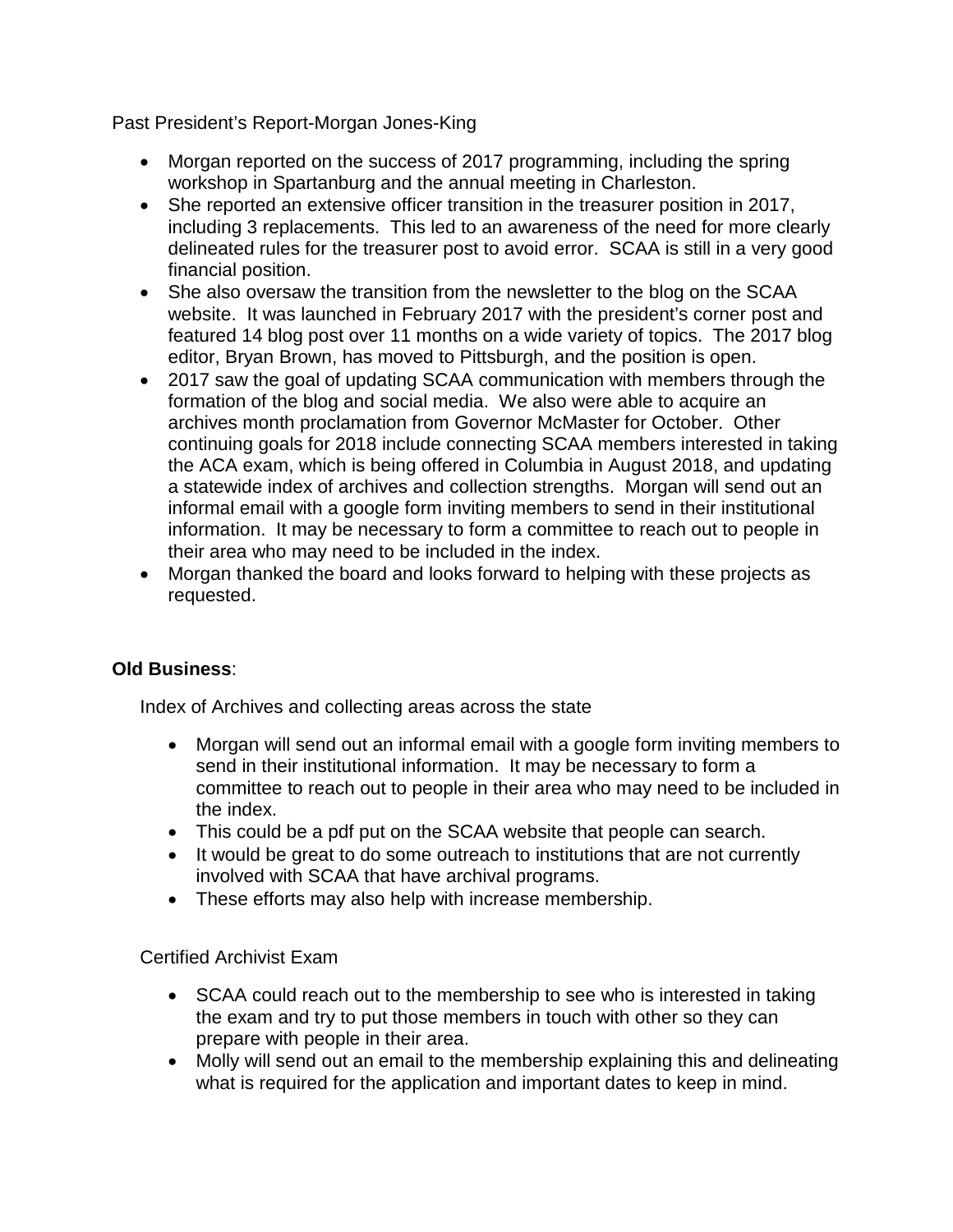Transfer of Records

- Molly transferred the secretary's records from 2012 to Beth for Caroliniana, as well as the current records to be given to new secretary Rebecca.
- Morgan also has the box of Treasurer's records to be transferred to the new Treasurer upon their appointment.

## **New Business:**

New Treasurer and Blog Editor

- There was one candidate for Treasurer that contacted Morgan. She is currently a student at UNC Greensboro, finishing up her MLIS online. She has had significant administrative work experience and experience with non-profits. Beth will talk with her about Treasurer duties. Beth and Morgan will be in touch about establishing some more formal rules and workflows for the Treasurer position and submitting it to the board at the next meeting. This way, the board and future Treasurers will know what the expectations are. Morgan will also go talk to the bank about the procedures for the CDs and will ask to have the president's name on the SCAA accounts as well. Morgan will check the Hart endowment expenses and gains and see if we need to take out or put in money for the CD.
- Beth also welcomes suggestions for a new blog editor. She will also send out a message on the listserv. The board will send ideas of candidates to Beth by mid-February. The president's corner blog is usually in February.

Regional Archival Associations and Consortium (RAAC)

• SCAA has had members in the past serve as a representative. The representative does have to be a member of the Society of American Archivists and must serve on a RAAC committee. Brenda volunteered to serve because she will be attending the SAA annual conference.

Preservation Week April 22-28 and May Day May 1st

- It might be a good idea to partner with PALMCOP to promote what institutions are doing across the state. Brenda will reach out to the PALMCOP board to see who we can contact about partnering.
- It would also be nice to have a conservation archivist live steam on Facebook a tutorial on how to prepare or respond to disasters with different types of collections.